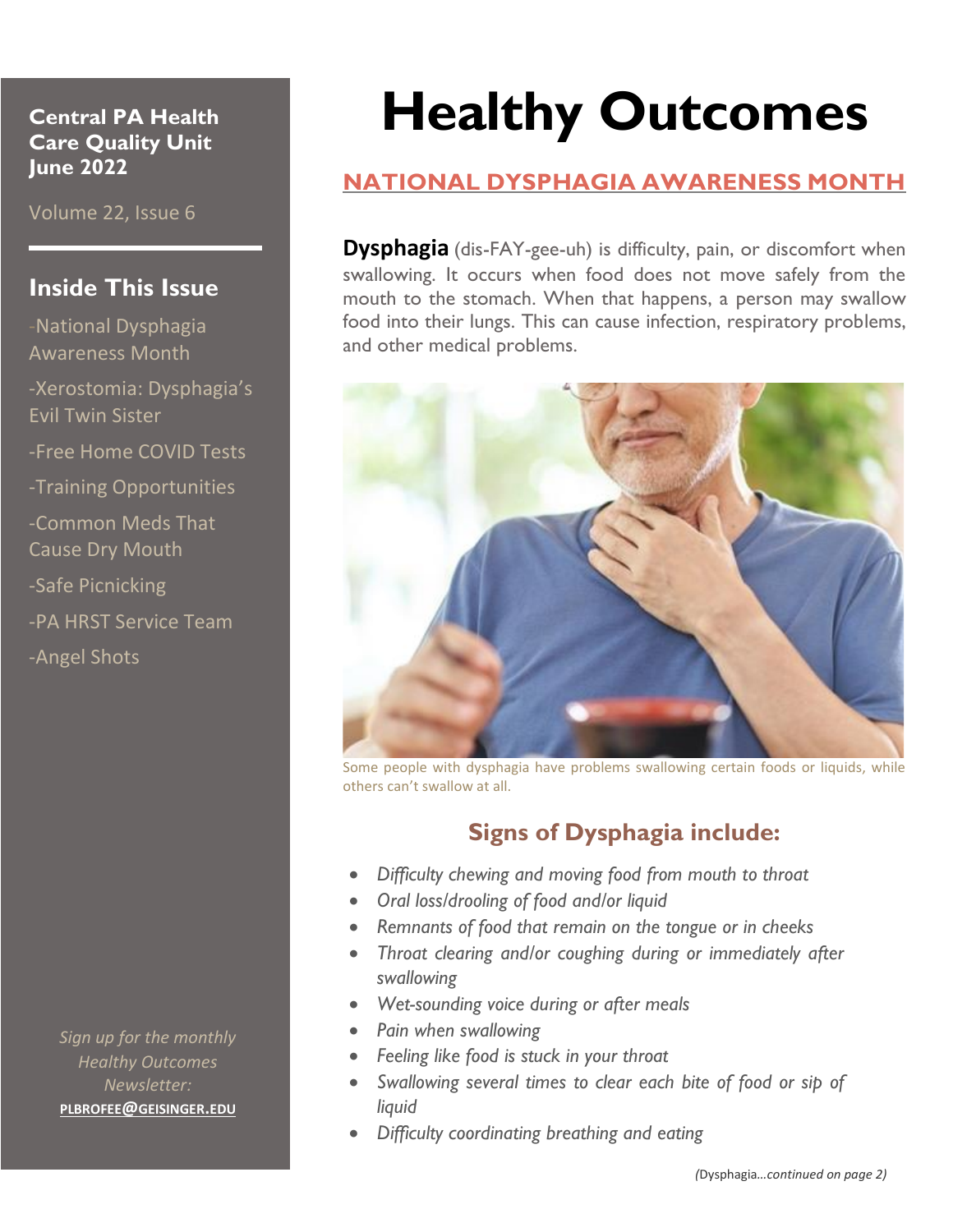# **Common causes of dysphagia:**

- *Neurological conditions-such as Parkinson's disease, amyotrophic lateral sclerosis and multiple sclerosis*
- *Nerve damage usually following a traumatic brain injury or stroke*
- *Respiratory diseases such as chronic obstructive pulmonary disease*
- *Head and neck cancer and some head and neck cancer treatment*
- *Gastrointestinal or esophageal disorders*

# **When to seek medical advice**

*You should see your PCP if you, or someone you care for, have difficulty swallowing or any other signs of dysphagia so you can get treatment to help with your symptoms. Early intervention can help prevent serious complications. F*or more information on *[Diagnosis and Treatment of Dysphagia](https://www.nghs.com/2021/06/24/june-is-national-dysphagia-awareness-month-what-is-dysphagia-or-a-swallowing-disorder).*

**Although 1 in 6 adults report experiencing dysphagia, only 50% had discussed their difficulty with a clinician (Adkins et al, 2019).** [Dysphagia Research Society](https://www.dysphagiaresearch.org/news/510367/June-1-kicks-off-Dysphagia-Awareness-Month-in-the-US..htm)

### **Xerostomia: Dysphagia's evil twin sister** by Reva Barewal, DDS, MS, Dipl. ABDSM -October 21, 2019

EVERYONE EXPERIENCES DRY MOUTH. That cotton ball sensation in your mouth that makes your tongue feel twice its' size. Speech becomes an effort and swallowing difficult. Most healthy adults can trace back the cause to the common culprits- alcohol, caffeine, or smoking. Taking a few restorative glasses of water is often the cure. However, 13-28% of older adults face this as a chronic issue, called **xerostomia**, every day. This number can increase to an alarming 60% in long term care. Loss of quality of life stemming from reduced food enjoyment is a reality. Also, loss of oral health and ultimately overall health raises the need for us to share information regarding this condition across disciplines.

A common belief is that salivary hypofunction is an age-related change. This is not true at all. It is largely caused by health conditions, hydration, and medication. What we will explore is how does the presence of dysphagia and xerostomia affect the individual and what can we do to help them.

Dysphagia sufferers have an increased risk of hospital readmissions for pneumonia and aspiration pneumonia. However, Dr. Donna Graville, director of the NW Center for Speech and Swallowing at OHSU shed some light on the added concern with xerostomia. "A patient can be so dry mouthed that crackers turn to dust with chewing and can create a real choking risk in the dysphagia population."

Entire article: *[Xerostomia: Dysphagia's evil twin sister](https://dysphagiacafe.com/2019/10/21/xerostomia-dysphagias-evil-twin-sister/)*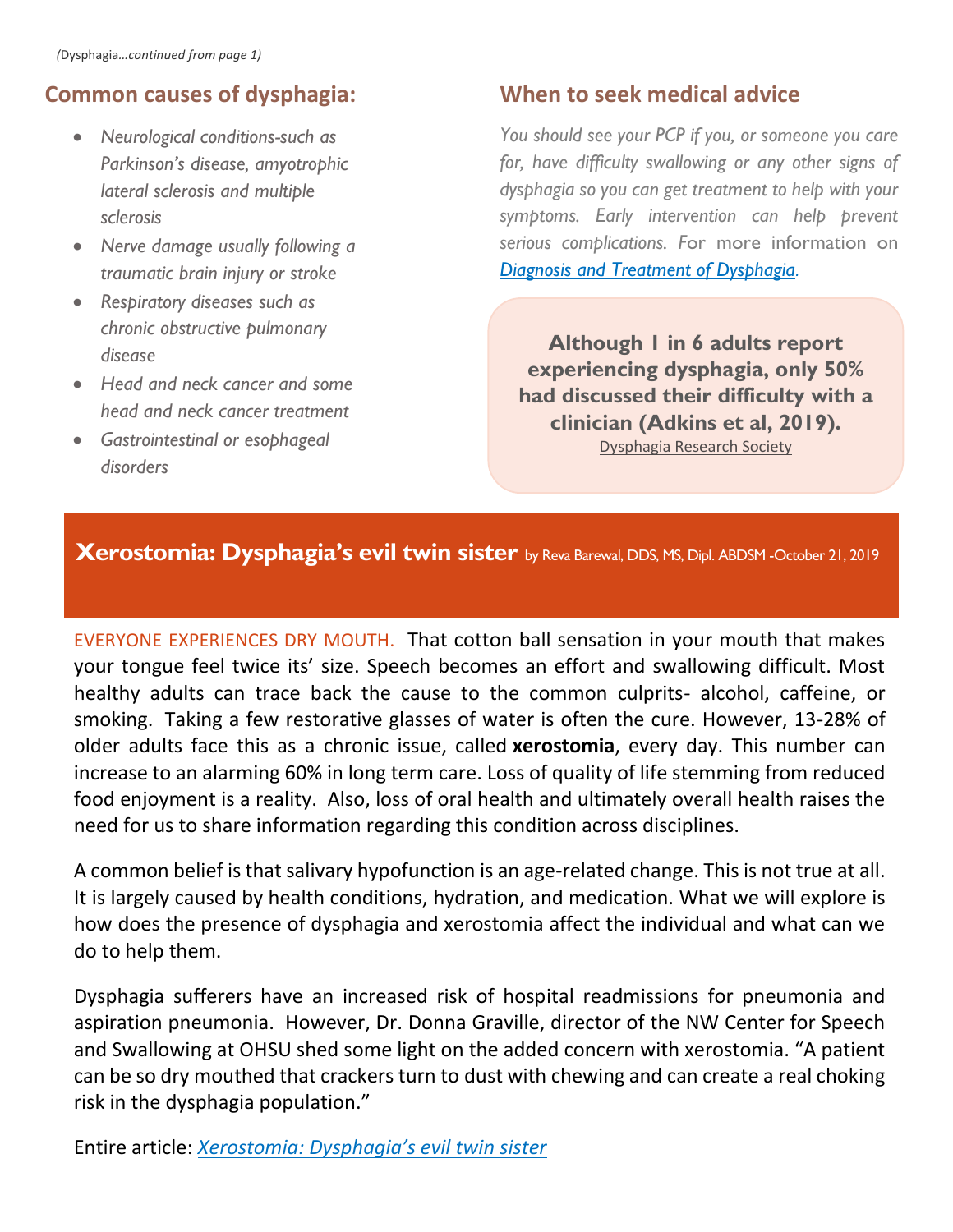

Just a reminder to everyone about the **[FREE](https://nam12.safelinks.protection.outlook.com/?url=https%3A%2F%2Fwww.covid.gov%2Ftests&data=05%7C01%7Cplbrofee%40geisinger.edu%7Cf4f9e02257394def900108da3a7c58e2%7C37d46c567c664402a16055c2313b910d%7C0%7C0%7C637886602990587156%7CUnknown%7CTWFpbGZsb3d8eyJWIjoiMC4wLjAwMDAiLCJQIjoiV2luMzIiLCJBTiI6Ik1haWwiLCJXVCI6Mn0%3D%7C3000%7C%7C%7C&sdata=iZPESHQBBKdKf7QQEEXb9t6NlpS9Tn9S%2FU%2F36OCk%2F%2FY%3D&reserved=0)  [COVID TAKE-HOME TESTS](https://nam12.safelinks.protection.outlook.com/?url=https%3A%2F%2Fwww.covid.gov%2Ftests&data=05%7C01%7Cplbrofee%40geisinger.edu%7Cf4f9e02257394def900108da3a7c58e2%7C37d46c567c664402a16055c2313b910d%7C0%7C0%7C637886602990587156%7CUnknown%7CTWFpbGZsb3d8eyJWIjoiMC4wLjAwMDAiLCJQIjoiV2luMzIiLCJBTiI6Ik1haWwiLCJXVCI6Mn0%3D%7C3000%7C%7C%7C&sdata=iZPESHQBBKdKf7QQEEXb9t6NlpS9Tn9S%2FU%2F36OCk%2F%2FY%3D&reserved=0)** available online. Each order has 8 rapid Covid-19 tests, and you could order 2 times if needed (16 rapid tests). They are shipped via USPS. Ordering is completely free, and tests usually arrive between 7-12 days after you request them.

COVID Levels and Recommendations:

[Check Your Community COVID-19 Level](https://www.cdc.gov/coronavirus/2019-ncov/your-health/covid-by-county.html)

Choosing a [Mask or Respirator](https://www.cdc.gov/coronavirus/2019-ncov/prevent-getting-sick/types-of-masks.html#DifferentSituations) for Different **[Situations](https://www.cdc.gov/coronavirus/2019-ncov/prevent-getting-sick/types-of-masks.html#DifferentSituations)** 



The **[Central PA HCQU](https://www.geisinger.org/hcqu)** provides free trainings and technical assistance to individuals with Intellectual and Developmental Disabilities (ID/DD) or Autism, their families, service providers and county staff. All trainings are offered by registered nurses. Contract us if you are interested in a training on Dysphagia or any physical health condition.

*(The* **[COVID-19 online course](https://education.geisinger.org/hcqu/index.html)** *has been updated.)*





#### JUNE 9, 2022, 10AM – 11:30AM **BRAIN INJURY 101**

JUNE 16, 2022, 10AM – 11:30AM **BRAIN INJURY 201**

The **[Brain Injury Association](https://biapa.org/)  [of Pennsylvania](https://biapa.org/)** will present two trainings funded by a grant from the PA Department of Health and free to all attendees.

CEUs are available for nurses!

**To attend, please see registration information listed on the [training flyer.](https://www.geisinger.org/-/media/OneGeisinger/pdfs/ghs/patient-care/for-professionals/professional-resources/hcqu/Brain-Injury-Training-June-2022.pdf?la=en)**



#### **Weis Markets Dietitian**

#### **Virtual Cook-Along**

#### **June 20th, 2022 @ 1PM**

Blood Orange and Cara Cara Iced Tea

Join Weis Dietitian Melissa this June to learn about staying hydrated in the warm summer weather. Enjoy an informational session followed by a recipe demonstration showing you how to make a refreshing citrus iced tea.

**To join, please see information listed on the [training flyer](https://www.geisinger.org/-/media/OneGeisinger/pdfs/ghs/patient-care/for-professionals/professional-resources/hcqu/June-Weis-Markets-Flyer-2022.pdf?sc_lang=en&hash=E81B2AFFB73B3A6D0B45E0FE4F2FC3E9)**.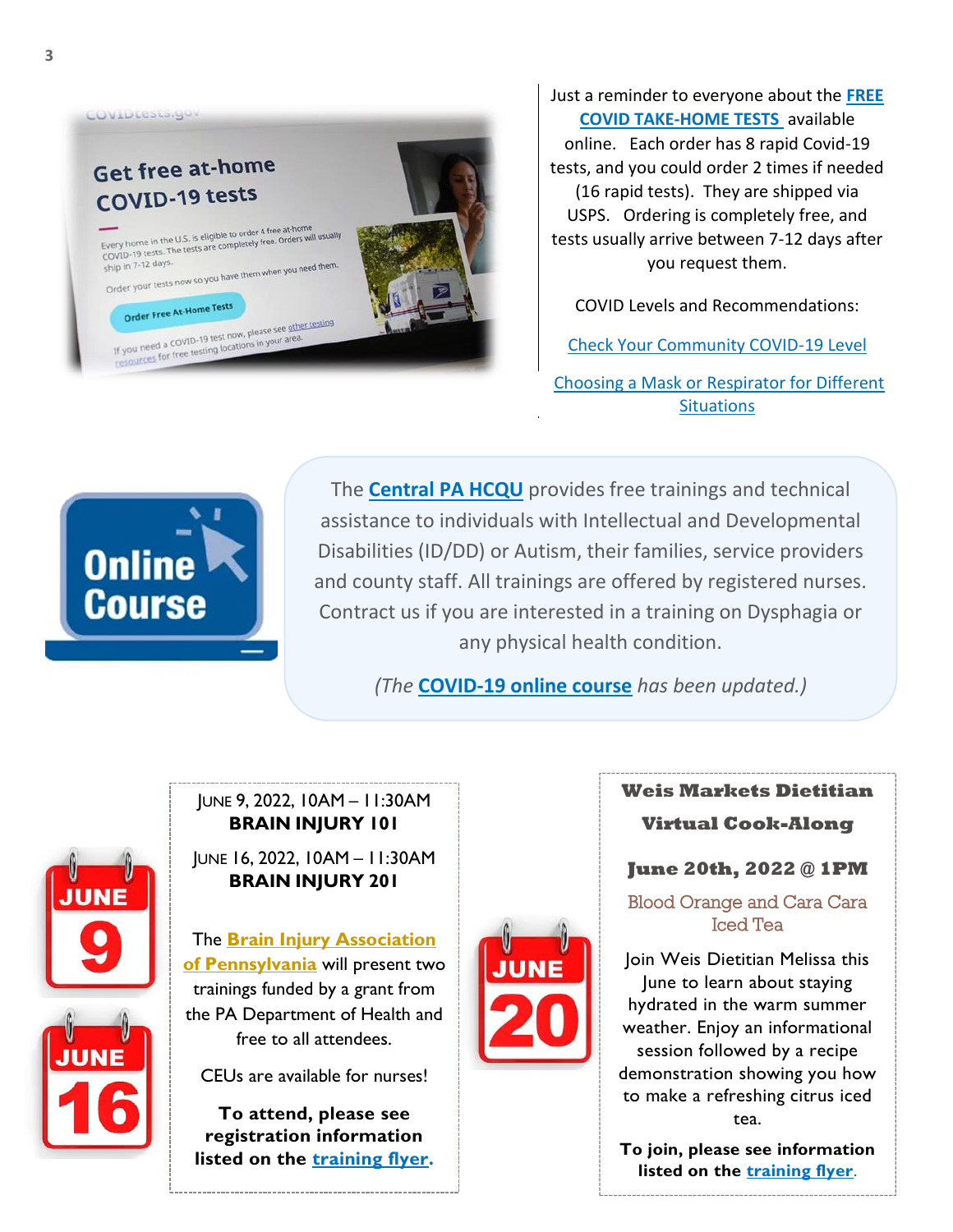# **TO CAUSE DRY MOUTH**

**Antihistamines:** Benadryl, Zyrtec, Xyzal, Allegra, and Claritin

**Antipsychotics and mood stabilizers**: Cymbalta, Celexa, Lexapro, Paxil, Prozac, Zoloft

Certain **heart and blood pressure medications**: Lasix and Inderal

Certain **muscle relaxers**, like Zanaflex

Certain **nausea medications**, like Phenergan

**Benzodiazepines used for anxiety,** like Xanax, Ativan, Valium

**Opioid medications** used for pain such as Norco and Percocet

**Stimulant medications** like Adderall, Ritalin, Concerta

**Anti-reflux agents** like proton pump inhibitors Omeprazole

**Alzheimer's Disease medication** like Aricept, Exelon and Razadyne

**Anticholinergics** used to treat overactive bladder: Ditropan, Detrol, Enablex, Toviaz and Vesicare

[Dry Mouth: Are Your Medications to Blame?](https://www.goodrx.com/drugs/side-effects/dry-mouth-are-your-medications-to-blame)

#### **THE BOTTOM LINE**

*Dry mouth is a side effect of many medications and can be potentially harmful.*

*If you have dry mouth and think it's cause by one of your medications, talk to your health care provider. They can help find a treatment that helps alleviate your discomfort.*

# **Safe Picnicking COMMON MEDICATIONS KNOWN**



#### **Eat El fresco**

Eating outdoors with your family and friends is a boost for not only your physical health but mental health too.

Getting outside boosts the immune system and your Vitamin D level (use sunscreen), through sunshine and fresh air. Things to keep in mind:

#### **Pick a safe spot**

Is the park open to the public? Is there safe parking and rest facilities?

Do you need to reserve tables or pavilions? Are pets welcome too?

Observe hours of operation.

Respect rules, no alcohol, no open fires, no picking the flowers, or feeding the wildlife.

#### **Bring the essentials**

Are there grills open to the public or can you bring your own?

Food, drink, utensils, plates, napkins, garbage bags.

Sunscreen, hand sanitizers, bug spray

Games for all ages, corn hole, horseshoes, quoits and, frisbees.

#### **Dress it up**

Light clothing for the warmer weather. Hiking, have proper sturdy footwear, long pants, and shirt sleeves to ward off the bugs.

Hats for sun protection, sunglasses for eye protection.

Swimsuits and towels, and did we mention sunscreen.

#### **Keep hot food hot and cold food cold.**

*Deb Erdman RN CRN TCRN; Injury Prevention Coordinator*

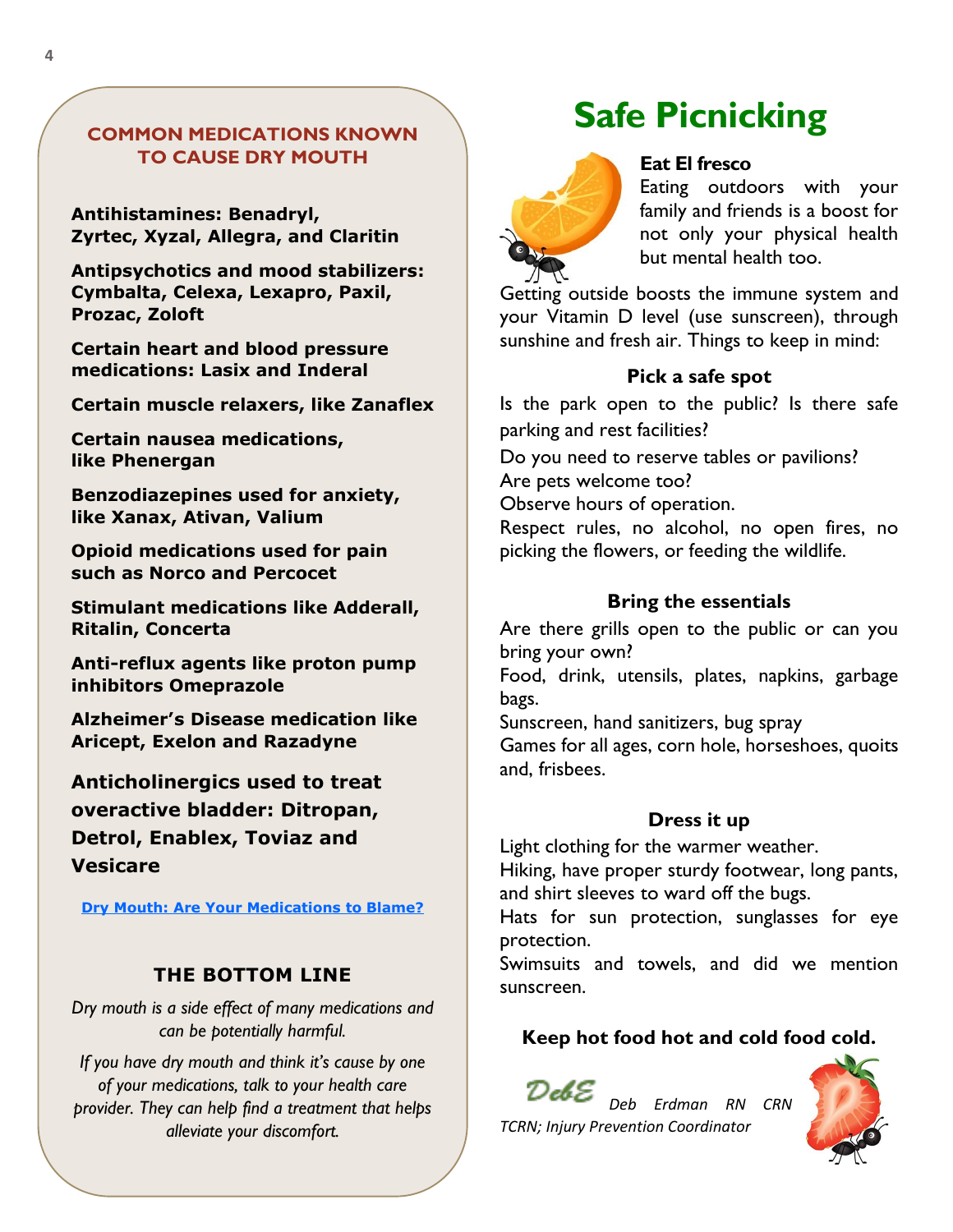# MEET YOUR PA HRST SERVICE TEAM



## *We are excited to introduce you to your HRST Service Team! Service Teams were developed to help better support HRST users in Pennsylvania.*



#### **Tammy Armstrong M.S.Ed** Administrative Service Representative

Tammy has over 40 years of rich work history serving people with Intellectual and Developmental Disabilities. She has compassionately served as a special educator, case manager and Program Director in both residential and Community Day Services programs. Tammy enjoys and is skilled in the areas of leadership, outcomes and advocacy. Tammy joined IntellectAbility in April 2019.



#### Daleigh Tallent RN, MSN **Clinical Service Representative**

Daleigh began a second career as a Registered Nurse in 2013. She has worked in various settings, including ambulatory, acute, and long-term care, as well as nursing education. Daleigh received her MSN in Nursing Administration in 2017 and has since held several leadership roles. In 2018, her passion for patient advocacy, caring for vulnerable populations, and staff development led her to a career in Intellectual and Developmental Disabilities. She has served as a Regional Director/RN, Lead I/DD RN, and Developmental Disability Professional (DDP) in both private and government sectors in Georgia. Daleigh joined IntellectAbility as a Clinical Support Service Rep in April 2021.

We understand each AE is unique, so we look forward to working with you more closely in the future to address the health and safety concerns for the self-advocates you directly serve. Please reach out to us any time with questions, concerns, or comments. We're here to help!

#### We will:

- 1. Work directly with your users to ensure the best use of the HRST
- 2. Monitor accuracy of screenings and proper use of the HRST
- 3. Offer you and your users targeted training and coaching (at no cost!)
- 4. And more…

Tammy Armstrong, [Tammy@ReplacingRisk.com](mailto:Tammy@ReplacingRisk.com) Daleigh Tallent, [Daleigh@ReplacingRisk.com](mailto:Daleigh@ReplacingRisk.com)

#### 24/7 support lines:

PA technical support: [PAsupport@ReplacingRisk.com](mailto:PAsupport@ReplacingRisk.com) PA clinical support: [PAclinassist@ReplacingRisk.com](mailto:PAclinassist@ReplacingRisk.com)

If you have questions concerning the HRST and/or need *to acquire an account, change account information, or remove an account,* please email both the of the following parties:

Cheryl L. Callahan: [clcallahan@geisinger.edu](mailto:clcallahan@geisinger.edu) and Patricia L. Brofee: [plbrofee@geisinger.edu.](mailto:plbrofee@geisinger.edu)